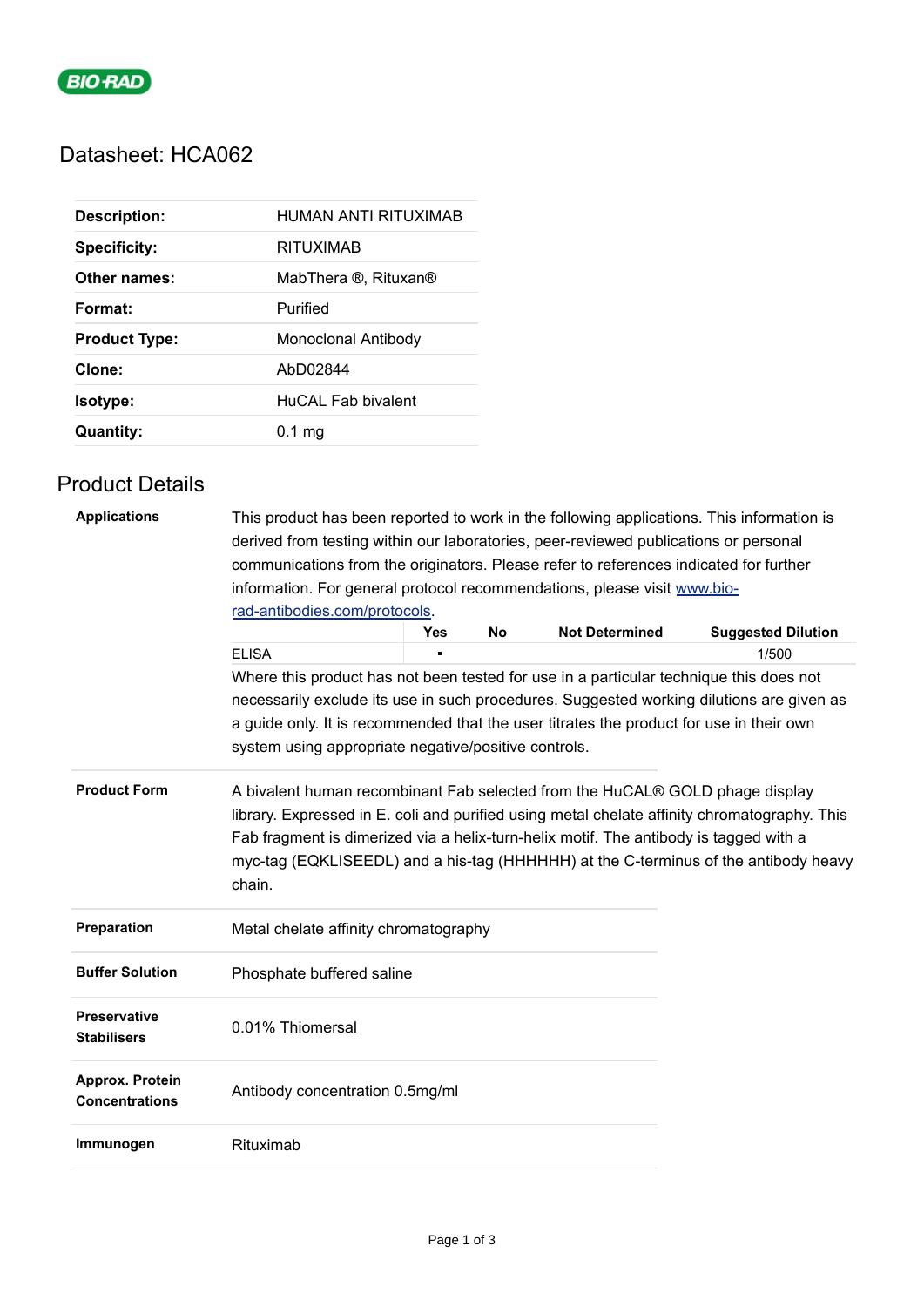| <b>RRID</b>                             | AB 915390                                                                                                                                                                                                                                                                                                                                                                                                                                                                                                                         |
|-----------------------------------------|-----------------------------------------------------------------------------------------------------------------------------------------------------------------------------------------------------------------------------------------------------------------------------------------------------------------------------------------------------------------------------------------------------------------------------------------------------------------------------------------------------------------------------------|
| <b>Specificity</b>                      | Human Anti-Rituximab Antibody, clone AbD02844, is a recombinant, anti-idiotypic<br>antibody in bivalent Fab format that specifically recognizes the monoclonal antibody drug<br>rituximab and inhibits it binding to its target, CD20. The antibody can be used to measure<br>the levels of rituximab and biosimilar products in bioanalytical assays.                                                                                                                                                                            |
|                                         | Rituximab (reference product branded as Rituxan) is a chimeric mouse/human monoclonal<br>antibody approved for the treatment of certain autoimmune diseases and cancer, including<br>non-Hodgkin's lymphoma, chronic lymphocytic leukemia and rheumatoid arthritis. The<br>antibody is specific for the cell surface protein CD20, which is widely expressed on B<br>cells. Through three different mechanisms of action it eliminates B cells from the body,<br>enabling the development of a new population of healthy B cells. |
|                                         | View a summary of all anti-rituximab antibodies.                                                                                                                                                                                                                                                                                                                                                                                                                                                                                  |
| <b>Affinity</b>                         | The monovalent intrinsic affinity of this antibody was measured as KD=10 nM by real time,<br>label-free molecular interaction analysis on immobilized rituximab.                                                                                                                                                                                                                                                                                                                                                                  |
| <b>ELISA</b>                            | In its HRP conjugated format $(HCA062P)$ , this product may be used as a detection<br>reagent in a sandwich ELISA.<br>Protocol: PK bridging ELISA to measure free drug.                                                                                                                                                                                                                                                                                                                                                           |
| <b>Storage</b>                          | This product is shipped at ambient temperature. It is recommended to aliquot and store at<br>-20 $^{\circ}$ C on receipt. When thawed, aliquot the sample as needed. Keep aliquots at 2-8 $^{\circ}$ C for<br>short term use (up to 4 weeks) and store the remaining aliquots at -20°C.                                                                                                                                                                                                                                           |
|                                         | Avoid repeated freezing and thawing as this may denature the antibody. Storage in<br>frost-free freezers is not recommended.                                                                                                                                                                                                                                                                                                                                                                                                      |
| <b>Guarantee</b>                        | 12 months from date of despatch                                                                                                                                                                                                                                                                                                                                                                                                                                                                                                   |
| Acknowledgements                        | This product and/or its use is covered by claims of U.S. patents, and/or pending U.S. and<br>non-U.S. patent applications owned by or under license to Bio-Rad Laboratories, Inc. See<br>bio-rad.com/en-us/trademarks for details.<br>Rituxan® is a registered trademark of Biogen Idec/Genentech in the USA.<br>MabThera® is a registered trademark of Roche in Europe.<br>His-tag is a registered trademark of EMD Biosciences.                                                                                                 |
| <b>Health And Safety</b><br>Information | Material Safety Datasheet documentation #10094 available at:<br>10094: https://www.bio-rad-antibodies.com/uploads/MSDS/10094.pdf                                                                                                                                                                                                                                                                                                                                                                                                  |
| <b>Licensed Use</b>                     | For in vitro research purposes and for commercial applications for the provision of in vitro<br>testing services to support preclinical and clinical drug development. Any re-sale in any<br>form or any other commercial application needs a written agreement with Bio-Rad.                                                                                                                                                                                                                                                     |
| <b>Regulatory</b>                       | For research purposes only                                                                                                                                                                                                                                                                                                                                                                                                                                                                                                        |